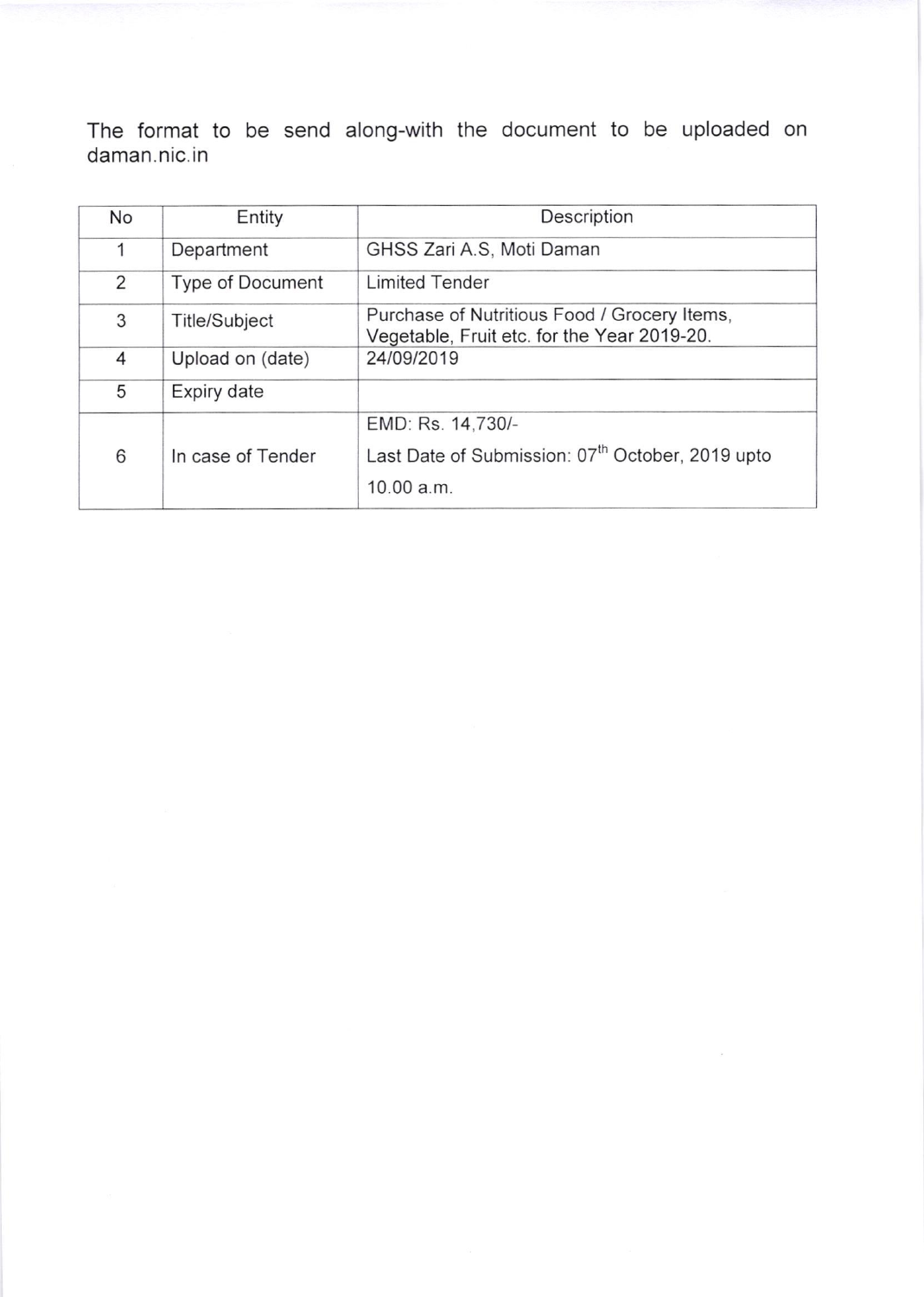### U. T. ADMINISTRATION OF DAMAN AND DIU ASHRAMSHALA, GOVERNMENT HIGHER SECONDARY SCHOOL, ZARI, MOTI DAMAN

### No.GHSSZ/Ashram Shala Hostel/Food grains/2019-20/24 Dated: 23/09/2019

## LIMITED TENDER NOTICE

The Head Master Govt. Higher Secondary School, Zari, Daman on behalf of President of India invites Limited Tender for Food Grains, items. As per Annexure for Tribal Students of Ashram Shala, Hostel. Zari,

| Sr.<br>No. | <b>Description of Items</b>                            | <b>Estimated</b><br>Cost | <b>EMD</b> in the<br>from of<br><b>FDR 3%</b> | Tender<br>fees | Remarks                            |
|------------|--------------------------------------------------------|--------------------------|-----------------------------------------------|----------------|------------------------------------|
|            | Food Grains, Grocery,<br>Vegetables, Breakfast<br>Etc. | $4,90,964/-$             | $14730/-$                                     | 200            | Supply as per<br>Requirement Basis |

Last date for receipt of limited tenders in the office of the Head Master, Govt. Higher Secondary School, Zari, Moti Daman is 07/10/2019 till 10.00 a.m. and will be opened on 07/10/2019 at 12.00 noon if possible in the office of the Head Master, Govt. Higher Secondary School, Zari, Moti Daman in the presence of the Procurement committee and Tenderer(s) or their representative(s).

The rate should be inclusive of transportation charges and all other taxes for supply of food grains, Grocery etc., Items to the Ashramshala Hostel Zari, as per the remarks column. Materials should be supply as per the samples approved by purchase committee. Standard quality sample of all items except specify brand should be sent along with tender. Supply order will issued Quarterly.

Tenders shall be accepted up to  $10.00$  am till  $07/10/2019$ . Tenders shall be opened in the presence of tenderers on 07/10/2019 at 12.00 noon if possible. The Limited tender Notice could also be download from the official website : www.daman.nic.in.

The dealers who have registration with CST/VAT are only required to submit their tenders otherwise summarily rejected.

The tenderers are required to produce / attach the following documents with tender in addition to above mentioned documents.

- i) A valid Copy of Food License from the Competent Authority.<br>
A copy of VAT / GST Registration.
	- A copy of VAT / GST Registration.
- iii) A copy of PAN/TAN of income tax.
- iv) 3 years IT Returns ( 2016-17, 2017-18, 2018-19 ).<br>
v) DD of Rs. 200/-Tender fees.<br>
vi) EMD of Rs. 14730/- in form of FDR Scheduled/Na
- 
- EMD of Rs. 14730/- in form of FDR Scheduled/Nationalized Bank.

The Successful builder / Tendered will have to submit performance security for an amount equal to 3% of the total rate of items mentioned to supply order within 10 days from the date of supply order as security deposit in form of FDR in favor of H.M GHSS, Zari which will be refunded only after 6 months of completion of supply order

Non receipt of P.G within stipulated time limit will result in automatic cancellation of the order of supply without any intimation.

The list of Items to be enclosed with tender notice and it is also available in office of the Head Master G.H.S.S. Zari, Moti Daman at School hours (i.e. 8 to 1l am).

In case of the suppler does not execute the supply order placed with him, the P.G deposit of the supplier will be forfeited to the Govt. and the Contract for the supply shall be terminated with no further liabilities on either party to the contract.  $53109119.$ 

(B. Kannan) Head Master, Covt. Higher Secondary School, Zari, Moti Daman.